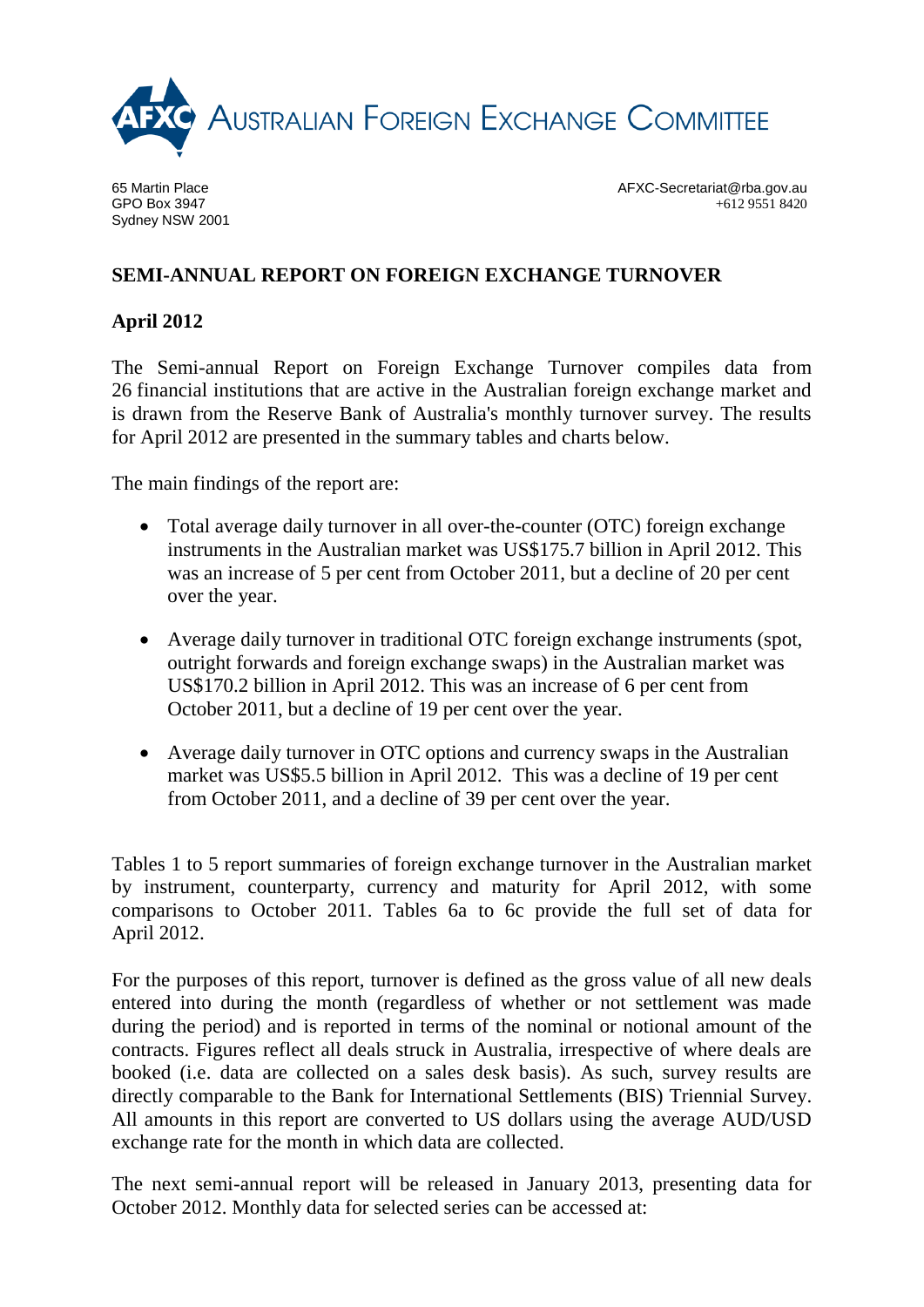[www.rba.gov.au/statistics/tables/index.html](http://www.rba.gov.au/statistics/tables/index.html)

Similar semi-annual foreign exchange turnover surveys are conducted for a number of foreign exchange markets. The results of these surveys can be found at:

| Canada    | www.cfec.ca/fx volume.html                                     |
|-----------|----------------------------------------------------------------|
| Singapore | www.sfemc.org/                                                 |
| UK        | www.bankofengland.co.uk/markets/Pages/forex/fxjsc/default.aspx |
| US        | www.newyorkfed.org/FXC/                                        |

A similar annual foreign exchange turnover survey is conducted for:

Japan [www.fxcomtky.com/index\\_e.html](http://www.fxcomtky.com/index_e.html)

For queries regarding the RBA foreign exchange turnover survey, please contact:

AFXC Secretariat 65 Martin Place GPO Box 3947 SYDNEY NSW 2001

Phone: +61 2 9551 8420 E-mail: [afxc-secretariat@rba.gov.au](mailto:afxc-secretariat@rba.gov.au)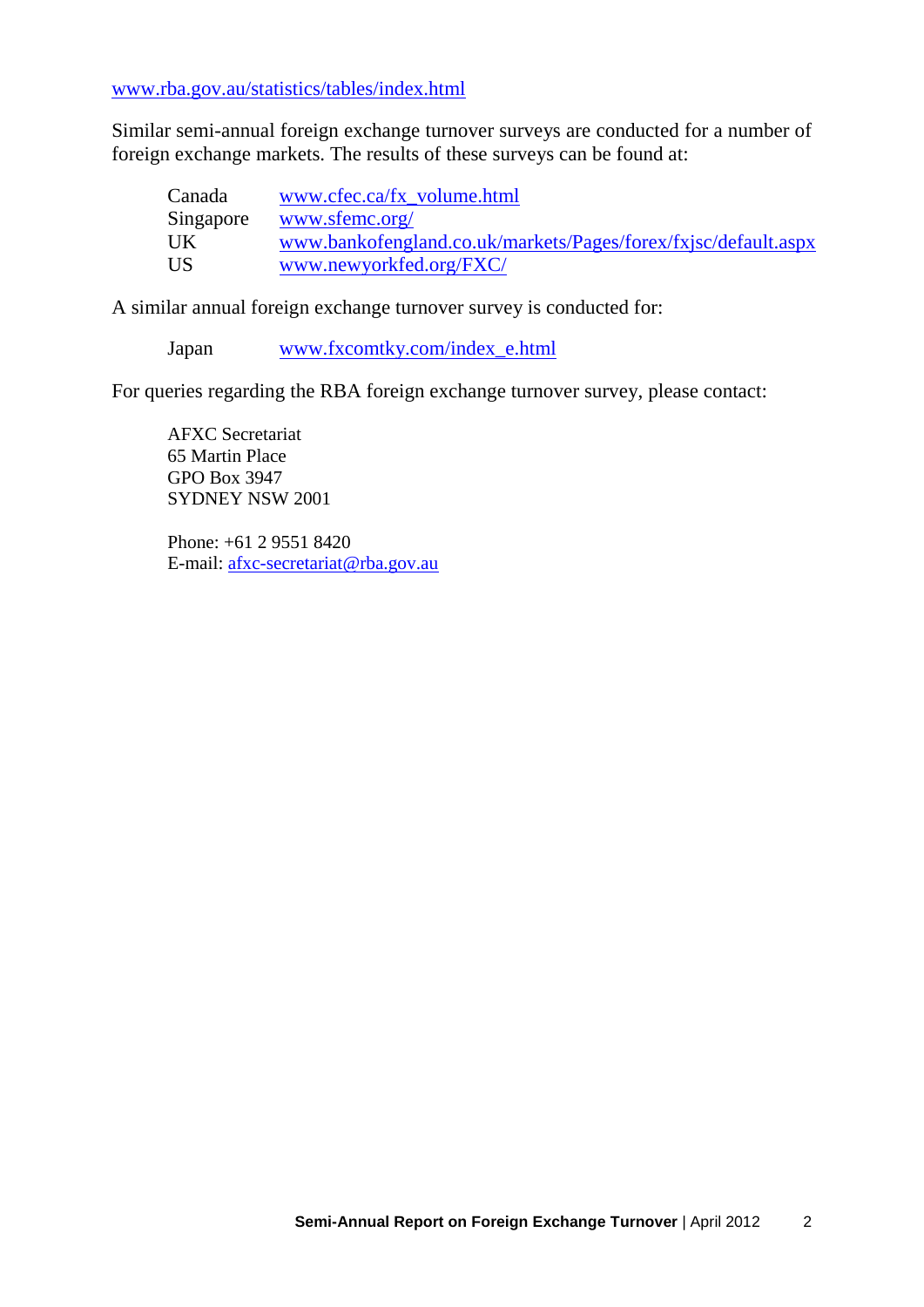